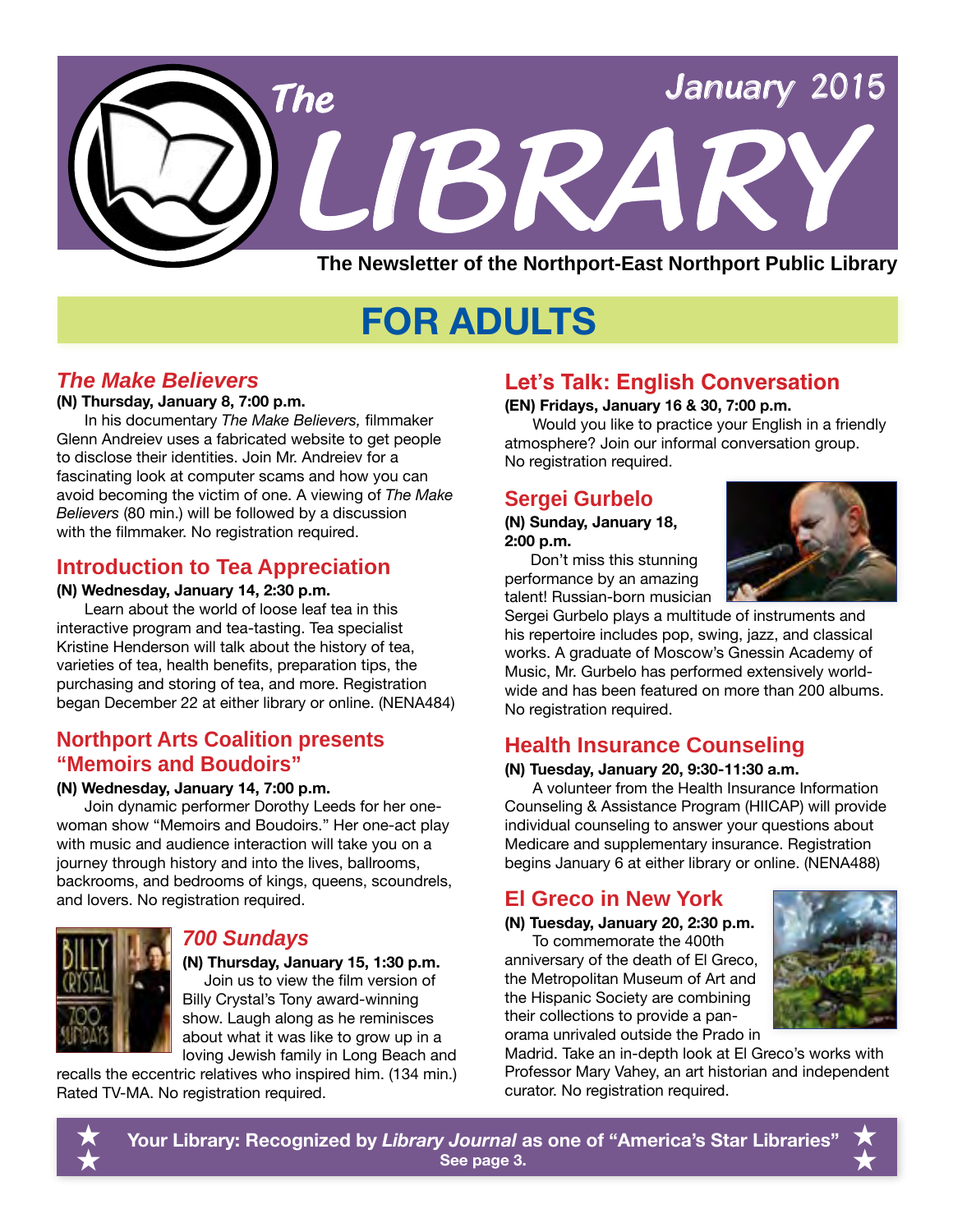## **FOR ADULTS**



**Introduction to Computers: Part 1** 

**(N) Monday, January 12, 10:00 a.m.**

This class for the computer novice covers how

to work with the desktop and mouse, open and close programs, and more. Registration begins December 29 at either library or online. [\(NENC156\)](http://alpha2.suffolk.lib.ny.us/search/?searchtype=X&SORT=D&searcharg=nenc156&searchscope=43)

## **Introduction to Computers: Part 2**

### **(N) Monday, January 26, 10:00 a.m.**

In this follow-up to Part 1, you will work with text and files, as well as learn basic word processing skills. Prerequisites: Introduction to Computers 1 or equivalent. Registration begins January 12 at either library or online. ([NENC157](http://alpha2.suffolk.lib.ny.us/search/?searchtype=X&SORT=D&searcharg=nenc157&searchscope=43))

**Cool Apps for the iPad & iPhone**

**(EN) Wednesday, January 7, 7:00 p.m.**

Learn how to use the App Store to find the apps that are most useful for your lifestyle and find out how to search for free apps. Bring your iPad or iPhone or just come and listen. No registration required.

and challenges of traveling solo. She will share advice on destinations and lodging, touring options, striking up conversations comfortably, and dining alone. You will receive links to useful websites and other essential tips. No registration required.

## **Do-ing Music presents The Artesian Guitar Quartet**

**(N) Friday, January 30, 7:30 p.m.**

The Artesian Guitar Quartet, featuring guitarists James Erickson, Andrew Falino, Laura Lessard, and Harris Becker, presents a highly innovative program which includes a wide variety of music ranging from Bach to the Beatles. Meet the performers and enjoy refreshments following the performance. No registration required.

## **Current Events in Perspective**

### **(N) Thursday, January 29, 7:00 p.m.**

Join Michael D'Innocenzo, professor of history at Hofstra University, to explore significant national and international developments. All attending are welcome to share their views. No registration required.

## **Savvy Sightseer: Going Solo**

**(N) Thursday, January 22, 2:00 p.m.** "Savvy Sightseer" Jeanne Schnupp will discuss the advantages

## **Understanding Anxiety & Depression**

### **(N) Tuesday, January 27, 7:00 p.m.**

Dr. Richard Murdocco, Ph.D., will discuss the psychological aspects of anxiety and depression, and the medications used to treat these disorders. Dr. Murdocco is Assistant Professor of Family Medicine and Director of Community Medicine at Stony Brook University Medical Center. No registration required.

## **Crossweave Crystal Necklace**

### **(EN) Wednesday, January 28, 6:30 p.m.**

Learn the bead-weaving stitch called crossweave to create your

own Swarovski crystal necklace with the help of jewelry designer Claudine Jalahas. A non-refundable \$10 materials fee is payable at registration, which begins January 6 at the East Northport Library. [\(NENA489](http://alpha2.suffolk.lib.ny.us/search/?searchtype=X&SORT=D&searcharg=nena4489&searchscope=43))

### **SeniorNet: iPhone & iPad Settings**

### **(N) Wednesday, January 21, 4:00 p.m.**

Apple gives iPhone and iPad users great flexibility in personalizing and controlling their devices. To take full advantage of this, join us for a detailed look at how to activate and change your device's settings. No registration required.

## **Introduction to Windows 8.1**

### **(N) Tuesday, February 10, 7:00 p.m.**

Learn to use Windows 8.1 to work with files, folders, applications, and more. Prerequisite: Introduction to Computers or equivalent. Registration begins January 27 at either library or online. [\(NENC131](http://alpha2.suffolk.lib.ny.us/search/?searchtype=X&SORT=D&searcharg=nenc131&searchscope=43))





audiobooks to your Kindle, Nook, iPad, Tablet, or other compatible device. We will also discuss IndieFlix, the Library's subscription service which provides free access to independent films. No registration required.

## **Cinema at the Library: Film & Discussion**

**(N) Wednesday, January 28, 6:00 p.m.**

Join Dylan Skolnick, co-director of Huntington's Cinema Arts Centre, to view and discuss contemporary films. No registration required.

### *The Skeleton Twins* **(2014)**

Having both coincidentally cheated death on the same day, estranged twins reunite with the possibility of mending their relationship. Rated R. 93 min.

## **Computer Programs**

## **FOR ADULTS**

**Defensive Driving**

## **Defensive Driving**

**(EN) Saturday, January 10, 9:00 a.m.-3:30 p.m. Fee: \$36** Applications are available now at both library buildings.

**AARP Smart Driver Course**

**(N) Friday, January 16, 9:30 a.m.-4:00 p.m.**  Registration began December 20. [\(NENA485\)](http://alpha2.suffolk.lib.ny.us/search/?searchtype=X&SORT=D&searcharg=nena485&searchscope=43)

**(EN) Saturday, February 7, 9:30 a.m.-4:00 p.m.**  Registration begins January 17 at the East Northport building only. [\(NENA490](http://alpha2.suffolk.lib.ny.us/search/?searchtype=X&SORT=D&searcharg=nena490&searchscope=43))

AARP's course promotes safe driving and helps older drivers maintain their skills. The fee is \$20 for AARP members (\$25 for non-members), payable to AARP by *check or money order only* at registration.

### **Short Story Central**

**(N) Tuesday, January 6, 7:00 p.m.** This month we take a look at stories from *The House at Belle Fontaine* by Lily Tuck. Please pick

up your copies of the stories at the Circulation Desk.

## **Page Turners**

### **(N) Thursday, January 8, 2:00 p.m.**

Join Donna Diamond for a discussion of *The Light Between Oceans* by M.L. Stedman. Copies will be available at the Northport Library Circulation Desk.

### **Novel Ideas**

**(N) Monday, January 26, 7:00 p.m.**

This month we take a look at *The Sense of an Ending* by Julian Barnes. Please pick up your copy of the book at the Northport Library Circulation Desk.



# **Reads**





the Winter and take part in our prize raffle! You can join our **Adult** 

**Winter Reading Club** anytime between January 12 and March 12. For complete details please ask a Reference Librarian or click on the **Adult Winter Reading Club** link at **www.nenpl.org**.

## **Library Receives National Recognition for Seventh Year!**

For the seventh consecutive year, The Northport-East Northport Public Library has earned a fourstar rating in *Library Journal's* 2014 Index of Public Library Service, a national rating system designed to recognize and promote America's public libraries.

The four-star rating is awarded on the basis of four measures of service—patron visits, material circulation, program attendance, and Internet usage. This year, 7,586 public libraries were surveyed with 258 libraries nationwide receiving star ratings.

## *Adult Programs coming in early February:*

## **Valentine's Dinner with Chef Rob Scott**

### **(N) Thursday, February 5, 7:00 p.m.**

Get ready for Valentine's Day with Chef Rob Scott. Learn to make a chopped apple and spinach salad with walnuts and pomegranate vinaigrette, chicken corn chowder, and white chocolate-dipped strawberries. A non-refundable \$5 fee is payable at registration which begins January 10 at either library building. ([NENA491](http://alpha2.suffolk.lib.ny.us/search/?searchtype=X&SORT=D&searcharg=nena491&searchscope=43))

## **AARP Tax-Aide (registration required)**

### **(EN) Thursdays, 9:00 a.m.-12:00 noon** [\(NENA492](http://alpha2.suffolk.lib.ny.us/search/?searchtype=X&SORT=D&searcharg=nena492&searchscope=43)) *February 5 thru April 9*

### **(N) Fridays, 9:00 a.m.-12:00 noon** [\(NENA493\)](http://alpha2.suffolk.lib.ny.us/search/?searchtype=X&SORT=D&searcharg=nena493&searchscope=43) *February 6 thru April 10*

AARP Tax-Aide is a free service helping low and middle-income taxpayers, with special attention to seniors. Prepared tax forms will be filed electronically. Please bring current tax records and copies of your last filed federal and state tax returns. All persons listed on the tax return must be present and must bring a photo ID and a Social Security card. **Registration for all February appointments begins February 1 at either library or online.**

## **The Tyranny of Stuff**

### **(N) Tuesday, February 3, 2:30 p.m.**

It will soon be time for Spring cleaning! But why is it so hard to ditch all that stuff? Judi Culbertson, author of *Scaling Down* and *The Clutter Cure*, explores the reasons why it is so hard to let go. She will discuss strategies for mastering your environment and getting organized. No registration required.

## **Fireside Friday: East Northport Middle School Musical Revue**

### **(EN) Friday, January 30, 7:00 p.m.**

Join the talented students of the East Northport Middle School for an evening of musical performances. The Horn Club, under the direction of Mrs. Zacher, and the Chamber Orchestra, under the direction of Mr. Preddice, will be featured along with highlights from the students' recent production of *South Pacific*.

## **Four-Star Library**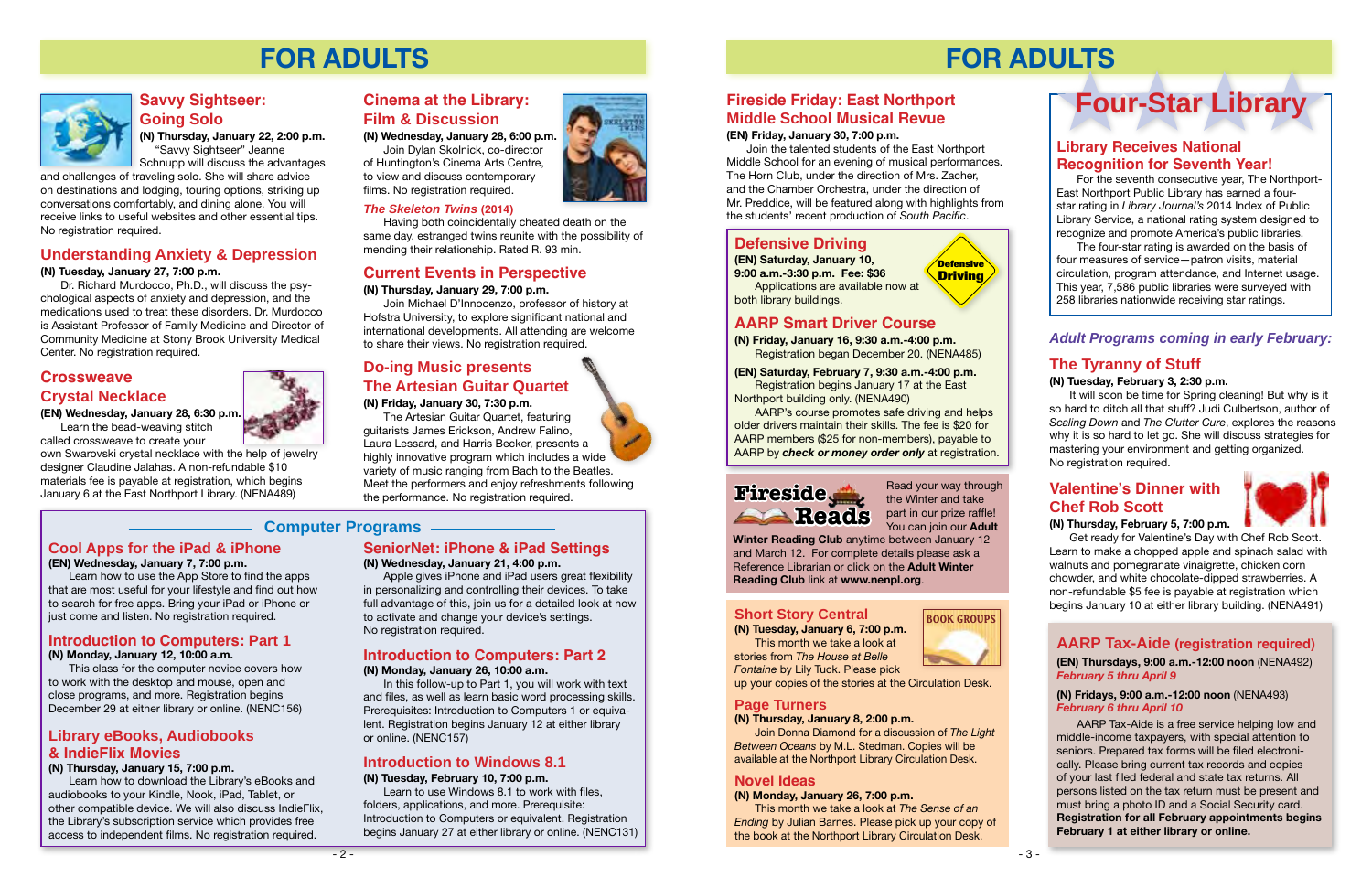## **drop in Books a Poppin'**

**(EN) Thursdays, January 8, 15, 22, 29, 2:00 p.m. (N) Fridays, January 9, 16, 23, 30, 10:00 a.m.**

*Children birth-5 years not yet in kindergarten; siblings welcome* Join us to read stories, share songs and rhymes, and have fun in this interactive program for families. (30 min.) No registration required.

## **drop in Chess Club**

**(N) Thursday, January 8, 7:00 p.m.** *Children in grades 3-6*

#### $\mathbb{Z}^{\infty}_{\text{adv}}$ չLions & Tigers & Bears, Oh My! **PJ Storytime in**

Playing chess helps children improve concentration, expand critical thinking skills, and boost memory. Have fun, improve your game, and practice good sportsmanship! (45 min.) No registration required.

**(EN) Tuesday, January 6, 7:00 p.m.** *Children with adult; siblings welcome* Join us for this active family storytime, sharing stories, music, and lots of movement! (30 min.) No registration required.

### **Teen Volunteer Opportunities** *Open to students in grades 7-12*

Join social worker Darcy Pattison and health educator Roberta Heller to learn more effective communication with your teen. Get tips on how to discuss and listen to your child regarding difficult topics like friends, drugs, social networking, and academics. The speakers recommend reading the book *A Survival Guide to Parenting*  **Philosophy Club** *Teens* by Joani Geltman before the program. [\(NENY661](http://alpha2.suffolk.lib.ny.us/search/?searchtype=X&SORT=D&searcharg=neny661&searchscope=43))

> **You may choose one Volunteer Opportunity in addition to Teen Advisory Board.**

*Registration for Teen programs and Volunteer Opportunities begins January 2 at either library or online.*

## **FOR TEENS**

### **Teen Writers Workshop**

**(N) Friday, January 9, 7:30-8:45 p.m.** *Students in grades 8-12*

Do you love to write? Join fellow writers to discuss your ideas and get feedback on your work. [\(NENY659\)](http://alpha2.suffolk.lib.ny.us/search/?searchtype=X&SORT=D&searcharg=neny659searchscope=43)

## **Chess Club Volunteers**

**(N) Thursday, January 8, 6:45-8:00 p.m.**

Earn volunteer credit while helping children learn chess. Basic knowledge of the game is required. ([NENY664](http://alpha2.suffolk.lib.ny.us/search/?searchtype=X&SORT=D&searcharg=nena664&searchscope=43))

# **Online Privacy and Safety**

## **Teen Advisory Board: (N) Monday, January 12, 7:00-8:00 p.m.**

Join Teen Librarians for an informative discussion about online privacy. Learn tips for protecting your safety and privacy when using the Internet. ([NENY665\)](http://alpha2.suffolk.lib.ny.us/search/?searchtype=X&SORT=D&searcharg=neny665&searchscope=43)



**(N) Tuesday, January 13, 7:00 p.m.**  *For parents of teens*

**(N) Tuesday, January 13, 7:00-8:00 p.m.**

The word "philosophy" comes from the ancient Greek

> $\mathbb{W}^{\mathcal{F}}$  (EN) Wednesday, January 14, 7:00 p.m. *Children in grades 3-5*

φιλοσοφία (philosophia), which means "love of wisdom." In our new Philosophy Club we will learn *how* to think, not *what* to think. Come share the ageold great ideas and the latest new ideas! Refreshments (food for thought) will be served. ([NENY660](http://alpha2.suffolk.lib.ny.us/search/?searchtype=X&SORT=D&searcharg=neny660&searchscope=43))

### **Fandom Friday: Best of 2014**

**(N) Friday, January 30, 7:00-8:30 p.m.**

Join your fellow fandom fans in this special New Year's meeting where we will vote for the best fandoms of 2014 and discuss what's buzzing for 2015. We will also screen favorite films, anime, cartoons, TV shows, and viral clips. Snacks will be provided. [\(NENY663\)](http://alpha2.suffolk.lib.ny.us/search/?searchtype=X&SORT=D&searcharg=neny663&searchscope=43)

## **Super Smash Brothers Wii U Competition**

**(N) Friday, January 16, 7:00-8:30 p.m.** Join your friends in this Super Smash Brothers Wii U competition. Prizes will be

awarded to the top three players. Registration is limited. [\(NENY662](http://alpha2.suffolk.lib.ny.us/search/?searchtype=X&SORT=D&searcharg=neny662&searchscope=43))

**(EN) Wednesday, January 7, 4:00 p.m.** *Children ages 3-10; adults and siblings welcome* Enjoy a room full of art supplies and craft projects. (60 min.) No registration required.

**Friday Night** 

**Science Volunteers (EN) Friday, January 23,** 

**6:30-8:45 p.m.**

Do you enjoy science?

## **Winter Wing-It Wednesday drop in**

Help children with handson learning stations that highlight a variety of

> scientific and mathematical concepts. [\(NENY666](http://alpha2.suffolk.lib.ny.us/search/?searchtype=X&SORT=D&searcharg=neny666&searchscope=43))

#### $\mathcal{H}_{\alpha\circ\beta}^{\infty}$  Anything Goes Legos **in**

**Lego Volunteers (EN) Monday, January 26,** 

**3:45-5:00 p.m.**

Earn volunteer credit while you assist children in grades 1-5 create Lego projects. ([NENY667](http://alpha2.suffolk.lib.ny.us/search/?searchtype=X&SORT=D&searcharg=neny667&searchscope=43))

## **FOR CHILDREN**



## **FOR CHILDREN**

### **Discovery Tank**

**(N) Monday, January 12, 4:00 p.m.** *Children in grades K-5*

Discover the wonders of local marine life! An educator from Cornell Cooperative Extension will introduce you to sea stars, shellfish, hermit crabs, snails, and fish, and then set up a 10-gallon saltwater aquarium which will remain in the Children's Room for several months. (50 min.) Registration begins January 5 at either library on online. [\(NENJ477\)](http://alpha2.suffolk.lib.ny.us/search/?searchtype=X&SORT=D&searcharg=nenj477&searchscope=43)

**(N) Thursday, January 15, 7:00 p.m.**

*Children in grades 4 and up; adults welcome*

The ballot of 2014 books under consideration for our 9th Annual Mock Newbery Election is available on the Newbery Club link at **www.nenpl.org**. Come prepared to defend your favorites. (90 min.) No registration required.

Bring in a magic trick and get performance tips from Children's Librarian and professional magician James Plath. In our monthly magic club, you'll discover the secrets behind baffling illusions and learn about famous magicians. (45 min.) No registration required.

### **Open for Discussion:**  *Joey Pigza Swallowed the Key*  **(EN) Thursday, February 19, 7:30 p.m.**



*Children in grades 4-6 with adult*

Children's Librarian Lisa Herskowitz will lead a lively discussion of the humorous novel by Jack Gantos. Readers will glimpse into the mind of a spunky kid dealing with hyperactivity. (75 min.) Registration begins January 8 at either library or online. Please pick up the book in the Children's Room to add to your personal library. ([NENJ480\)](http://alpha2.suffolk.lib.ny.us/search/?searchtype=X&SORT=D&searcharg=nenj480&searchscope=43)

## **Go Global**

**(N) Friday, January 16, 4:00 p.m.**  *Children in grades K-3*

Read your way around the world with this new monthly program and explore

different countries through stories, games, and activities. This month we travel to India! (45 min.) Registration begins January 5 at either library or online. [\(NENJ478\)](http://alpha2.suffolk.lib.ny.us/search/?searchtype=X&SORT=D&searcharg=nenj478&searchscope=43)

#### **Newbery Book Club Mock Election drop in**

## **Friday Night Science**

**(EN) Friday, January 23, 7:00 p.m.** *Children 5 years and up with adult*

Enjoy an evening of science exploration! Visit handson learning stations that demonstrate concepts such as magnetism, sound, and patterns. (90 min.) Registration begins January 8 at either library or online. ([NENJ479](http://alpha2.suffolk.lib.ny.us/search/?searchtype=X&SORT=D&searcharg=nenj479&searchscope=43))

## **Talking with Your Teen: (or Tween) Make it Count! Tuesday, January 13, 7:00 p.m.**

*For parents of children in grades 5 & up*

Please see page 6 for details. ([NENY661](http://alpha2.suffolk.lib.ny.us/search/?searchtype=X&SORT=D&searcharg=neny661&searchscope=43))

## $\frac{1}{\alpha! \alpha!}$  Tricks of the Trade

**(EN) Monday, January 26, 4:00 p.m.**

*Children in grades 1-5*

Make new friends while building with Legos. Your creation will be displayed in the Library. (45 min.) No registration required.

## **Fantastic Classics**

### **(N) Tuesday, January 27, 7:00 p.m.**

*Children in grades 3-5*

Children's Librarian James Plath will lead a discussion of *A Wrinkle in Time*, the 1963 Newbery Award classic by Madeleine L'Engle. When you register, please place a request for the book either online or at the library. (60 min.) Registration is underway. [\(NENJ472\)](http://alpha2.suffolk.lib.ny.us/search/?searchtype=X&SORT=D&searcharg=nenj472&searchscope=43)

## **Sunday Family Special: Story Faces**

### **(N) Sunday, January 25, 2:00 p.m.**

*For adults and children in grades K and up* Experience an amazing performance of stories brought to life through face painting. Artist and storyteller Christopher Agostino tells traditional and original tales, illustrated by fantastical face painting on audience volunteers. Those showing an NENPL Library card will be seated first.





### **Moms' Group at the Library (EN) Wednesdays, January 21, 28,**

**February 4, 11, 18, 10:00 a.m.** *Children birth-3 years with mother; siblings welcome*

 This weekly discussion, led by a trained facilitator, introduces various

topics and activities that celebrate and explore motherhood. Registration begins January 8 at either library or online. (90 min.) [\(NENJ481\)](http://alpha2.suffolk.lib.ny.us/search/?searchtype=X&SORT=D&searcharg=nenj481&searchscope=43)













**Centers** 

## **Story Parade**

**(N) Wednesdays, January 21, 28, February 4, 11, 4:00 p.m.**

*Children in grades K-2*

 A hands-on activity enhances this introduction to a variety of literature. (45 min.) Registration begins January 8 at either library or online. [\(NENJ487\)](http://alpha2.suffolk.lib.ny.us/search/?searchtype=X&SORT=D&searcharg=nenj487&searchscope=43)